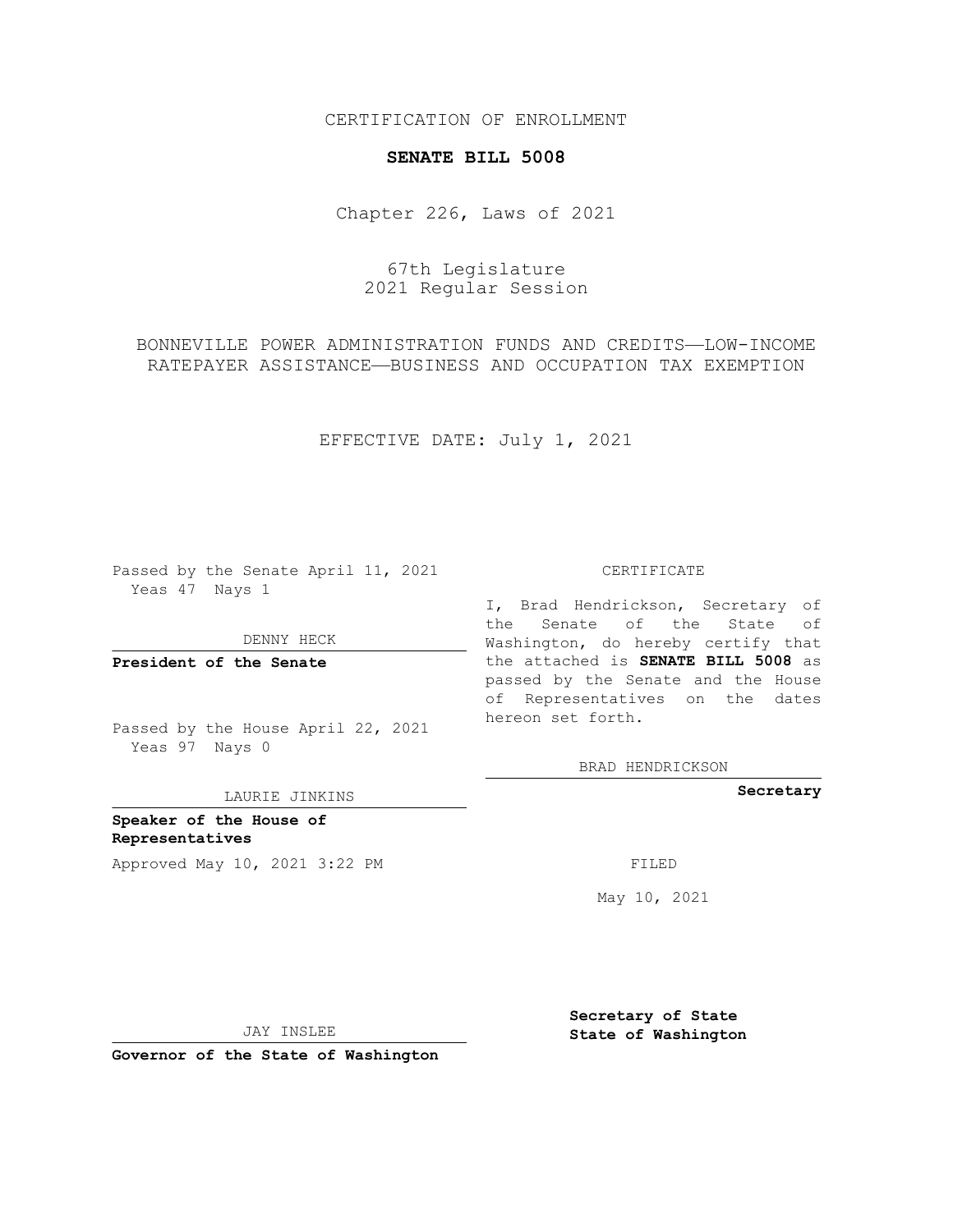## **SENATE BILL 5008**

Passed Legislature - 2021 Regular Session

## **State of Washington 67th Legislature 2021 Regular Session**

**By** Senators Robinson, Short, Brown, Hasegawa, and Wilson, C.

Prefiled 12/09/20. Read first time 01/11/21. Referred to Committee on Environment, Energy & Technology.

 AN ACT Relating to extending the business and occupation tax exemption for amounts received as credits against contracts with or funds provided by the Bonneville power administration and used for low-income ratepayer assistance and weatherization; amending RCW 82.04.310; creating a new section; providing an effective date; and 6 declaring an emergency.

BE IT ENACTED BY THE LEGISLATURE OF THE STATE OF WASHINGTON:

 NEW SECTION. **Sec. 1.** This section is the tax preference performance statement for the tax preference contained in section 2, chapter . . ., Laws of 2021 (section 2 of this act). This performance statement is only intended to be used for subsequent evaluation of the tax preference. It is not intended to create a private right of action by any party or be used to determine eligibility for preferential tax treatment.

 (1) The legislature categorizes this tax preference as one intended to induce certain designated behavior by taxpayers, as indicated in RCW 82.32.808(2)(a), and also to create low-income ratepayer tax and utility rate relief under RCW 82.32.808(2)(e).

 (2) The legislature's specific public policy objectives are to: (a) Increase investment in energy efficiency and conservation 21 programs;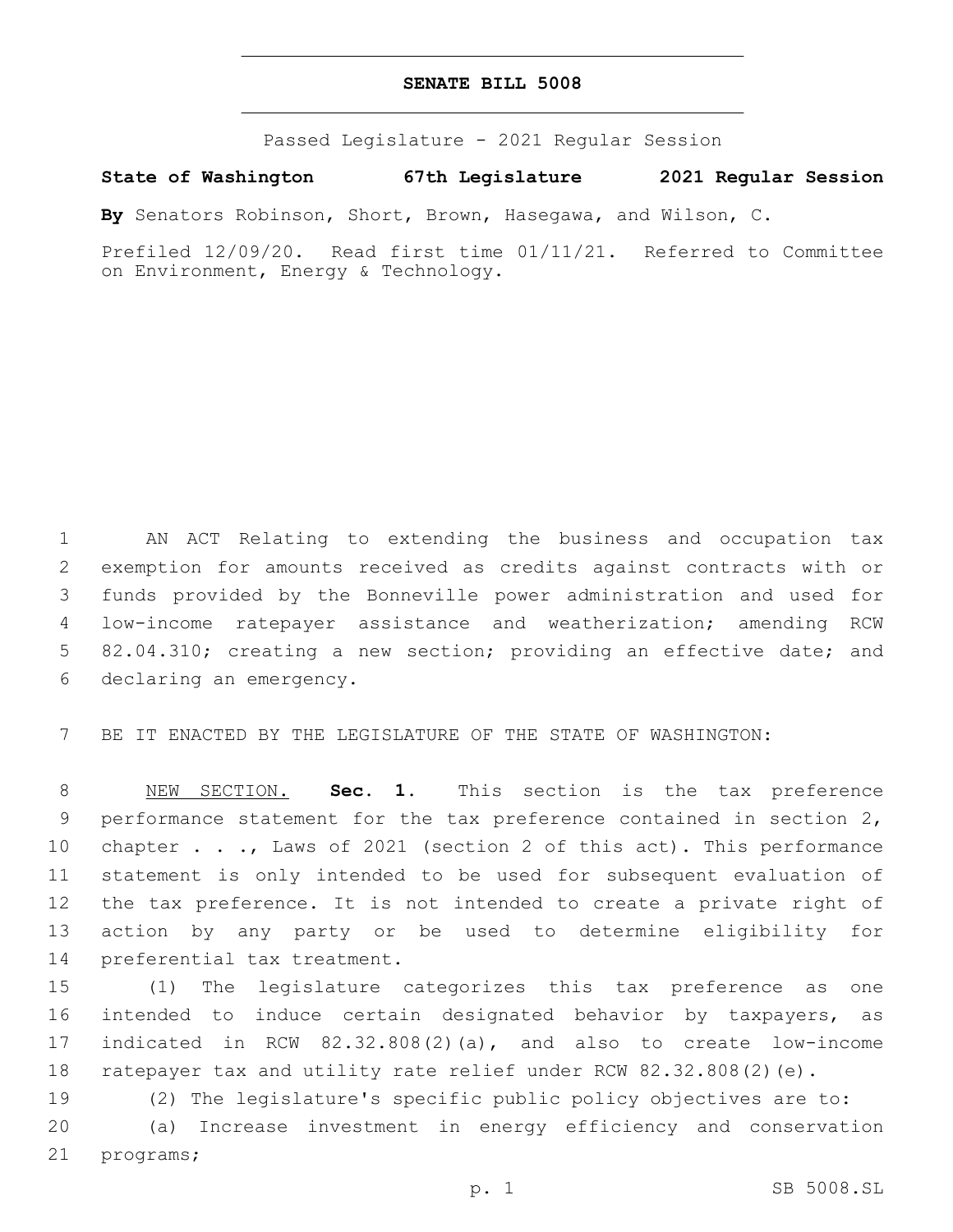(b) Support efforts by utilities to acquire all cost-effective energy conservation and noncarbon-emitting energy resources as 3 required under state law; and

 (c) Increase funds dedicated to low-income ratepayer assistance 5 and weatherization in Washington.

 (3) To support the objectives in subsection (2) of this section, it is the legislature's intent to make permanent the exemption from business and occupation tax amounts received by utilities in the form of credits against power contracts or received from the Bonneville 10 power administration for energy conservation purposes, if the tax savings are used by utilities for low-income ratepayer assistance or weatherization programs. This exemption will induce utilities to invest funds in energy conservation and efficiency programs, thereby reducing the amount of electric energy that such utilities must 15 either generate or purchase, thereby reducing energy costs to utilities and customers. Further, state laws mandating utilities to acquire energy through both energy conservation and noncarbon- emitting resources can increase the cost of energy to ratepayers. Therefore, it is the legislature's intent that this exemption from the business and occupation tax apply only to the extent the tax amounts that would otherwise be owed on credits or refunds from the Bonneville power administration are used by a utility for low-income ratepayer assistance or weatherization, and that the funds generated for low-income ratepayer assistance or weatherization be additive to any existing funds used by the utility for those purposes.

 (4) To measure the effectiveness of the exemption provided in this act in achieving the specific public policy objectives described in subsection (2) of this section, the joint legislative audit and 29 review committee must, at a minimum:

 (a) Evaluate the average annual investment in energy conservation projects by Washington state utilities that have power contracts with 32 the Bonneville power administration; and

 (b) Evaluate the average additional funds from the tax savings resulting from this act that are dedicated to low-income ratepayer assistance and weatherization by Washington state utilities that have power contracts with the Bonneville power administration.

 **Sec. 2.** RCW 82.04.310 and 2019 c 202 s 2 are each amended to 38 read as follows: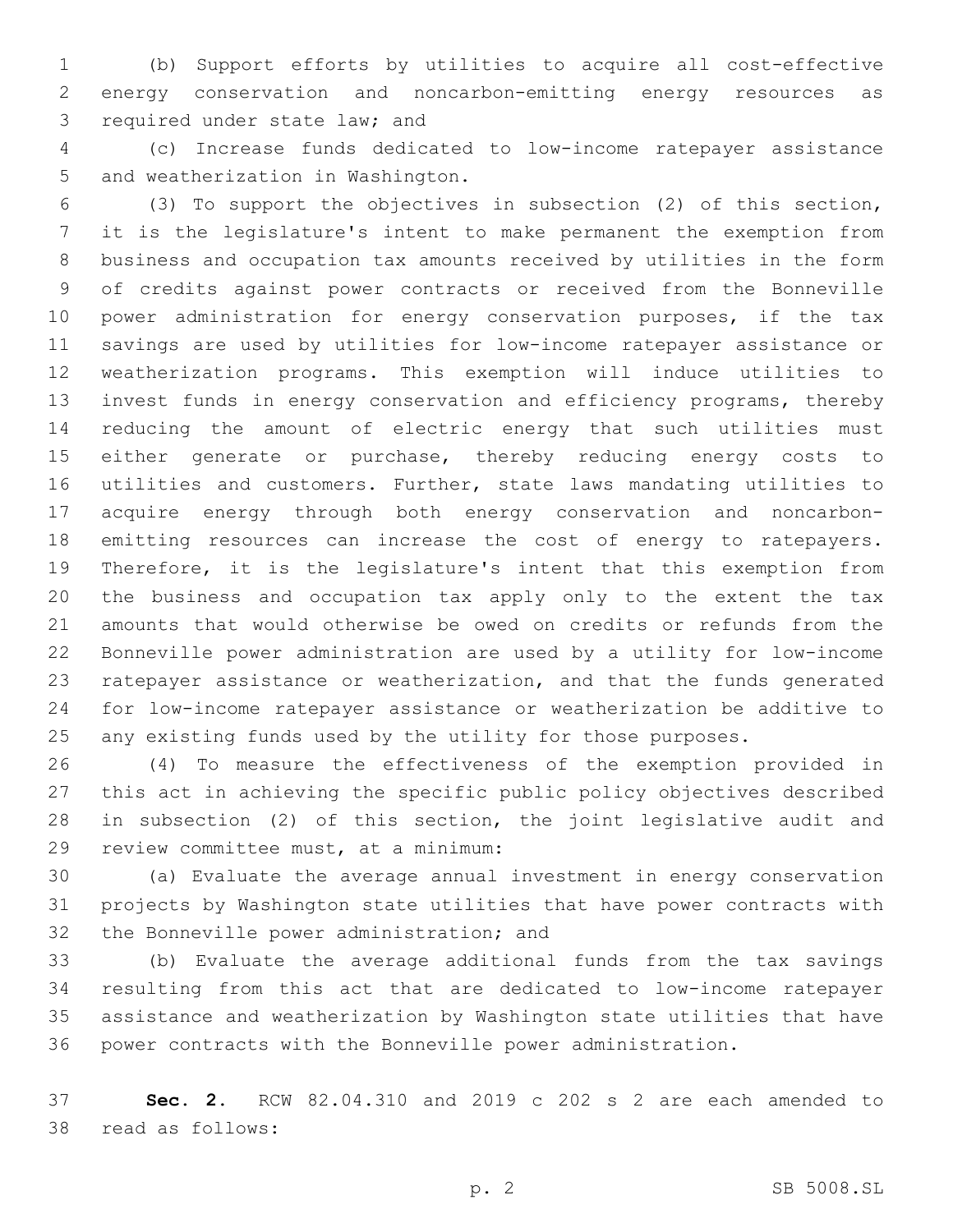(1) This chapter does not apply to any person in respect to a business activity with respect to which tax liability is specifically imposed under the provisions of chapter 82.16 RCW including amounts derived from activities for which a deduction is allowed under RCW 82.16.050. The exemption in this subsection does not apply to sales of natural gas, including compressed natural gas and liquefied natural gas used or sold to manufacture transportation fuel, and renewable natural gas, by a gas distribution business, if such sales are exempt from the tax imposed under chapter 82.16 RCW as provided 10 in RCW 82.16.310.

 (2) This chapter does not apply to amounts received by any person for the sale of electrical energy for resale within or outside the 13 state.

 (3)(a) This chapter does not apply to amounts received by any person for the sale of natural or manufactured gas in a calendar year if that person sells within the United States a total amount of natural or manufactured gas in that calendar year that is no more than twenty percent of the amount of natural or manufactured gas that it consumes within the United States in the same calendar year.

 (b) For purposes of determining whether a person has sold within the United States a total amount of natural or manufactured gas in a calendar year that is no more than twenty percent of the amount of natural or manufactured gas that it consumes within the United States 24 in the same calendar year, the following transfers of gas are not considered to be the sale of natural or manufactured gas:

 (i) The transfer of any natural or manufactured gas as a result 27 of the acquisition of another business, through merger or otherwise; 28 or

 (ii) The transfer of any natural or manufactured gas accomplished solely to comply with federal regulatory requirements imposed on the pipeline transportation of such gas when it is shipped by a third-party manager of a person's pipeline transportation.

 (4) Until January 1, 2031, this chapter does not apply to amounts 34 received by any person in the form of credits against power contracts 35 with the Bonneville power administration, or funds provided by the Bonneville power administration, for the purpose of implementing energy conservation programs or demand-side management programs, so long as the amount that would otherwise be owed under this chapter is used for purposes of low-income ratepayer assistance or weatherization. The funds generated for low-income ratepayer